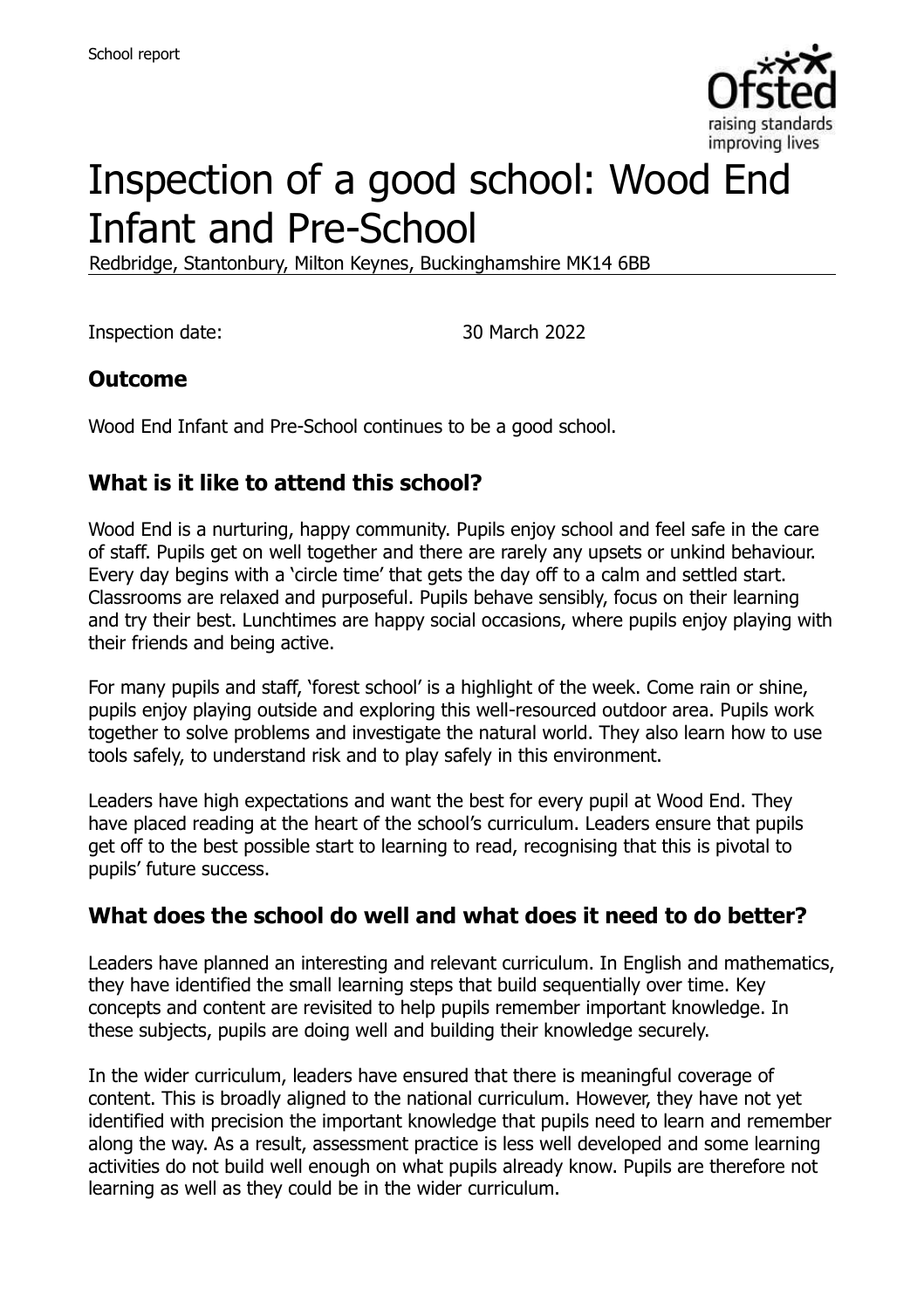

Pupils' reading journey starts as soon as they arrive at Wood End. From children's very first days in school, staff focus on developing pupils' communication and language skills. In pre-school, rhymes, songs and story times feature daily and a love of reading is promoted throughout the school. Leaders provide staff with regular training and keep a close oversight of phonics teaching. This has led to a strong consistency of approach. Staff keep on top of how well pupils are reading. They quickly step in with extra help when it is needed, including for pupils whose progress stalled as a result of the COVID-19 disruption. Over time, pupils develop good reading habits and enjoy reading.

Teachers have good subject knowledge. In subjects such as mathematics, they explain new concepts clearly, and take time to make sure that pupils' understanding is secure. Staff are positive role models for pupils. They model the behaviours, courtesies and attitudes they expect of pupils. Teachers' consistent routines mean that pupils know what is expected and this helps lessons to flow without interruption.

Leaders have good systems in place to identify and support any pupils with special educational needs and/or disabilities (SEND). Provision for pupils, including those with complex needs, is well planned. These pupils benefit from a bespoke curriculum to reflect their very specific needs. Staff give appropriate priority to younger pupils' social and emotional development and their spoken language skills.

Leaders have started to get the pre-pandemic clubs going again. 'Teddy Tennis' and 'Brazilian Soccer' offer pupils the chance to take part in physical, competitive activities. Leaders plan to expand the range of clubs on offer as soon as they can. The 'language of the term' helps pupils to learn about the different cultural traditions and languages spoken by families in the school community.

The headteacher has steered the school well during the ups and downs of the COVID-19 pandemic. Leaders' strong partnership working with parents has helped the school to stay connected with families. As one parent commented, 'The school has a great inclusive community feel and is always very personal and welcoming.' Staff enjoy working at the school and some describe it as being 'like a family'. The members of the staff team pull together and share leaders' aspiration to provide the best that they can for all pupils.

#### **Safeguarding**

The arrangements for safeguarding are effective.

Staff and leaders know pupils and their families very well and are quick to notice anything worrying. Leaders are proactive in referring and pursuing any concerns with other agencies. However, leaders have not ensured that safeguarding records are always thorough enough, including their response to any concerns.

Pupils know who to speak to if they are worried about something. They also learn how to keep themselves safe, including when online.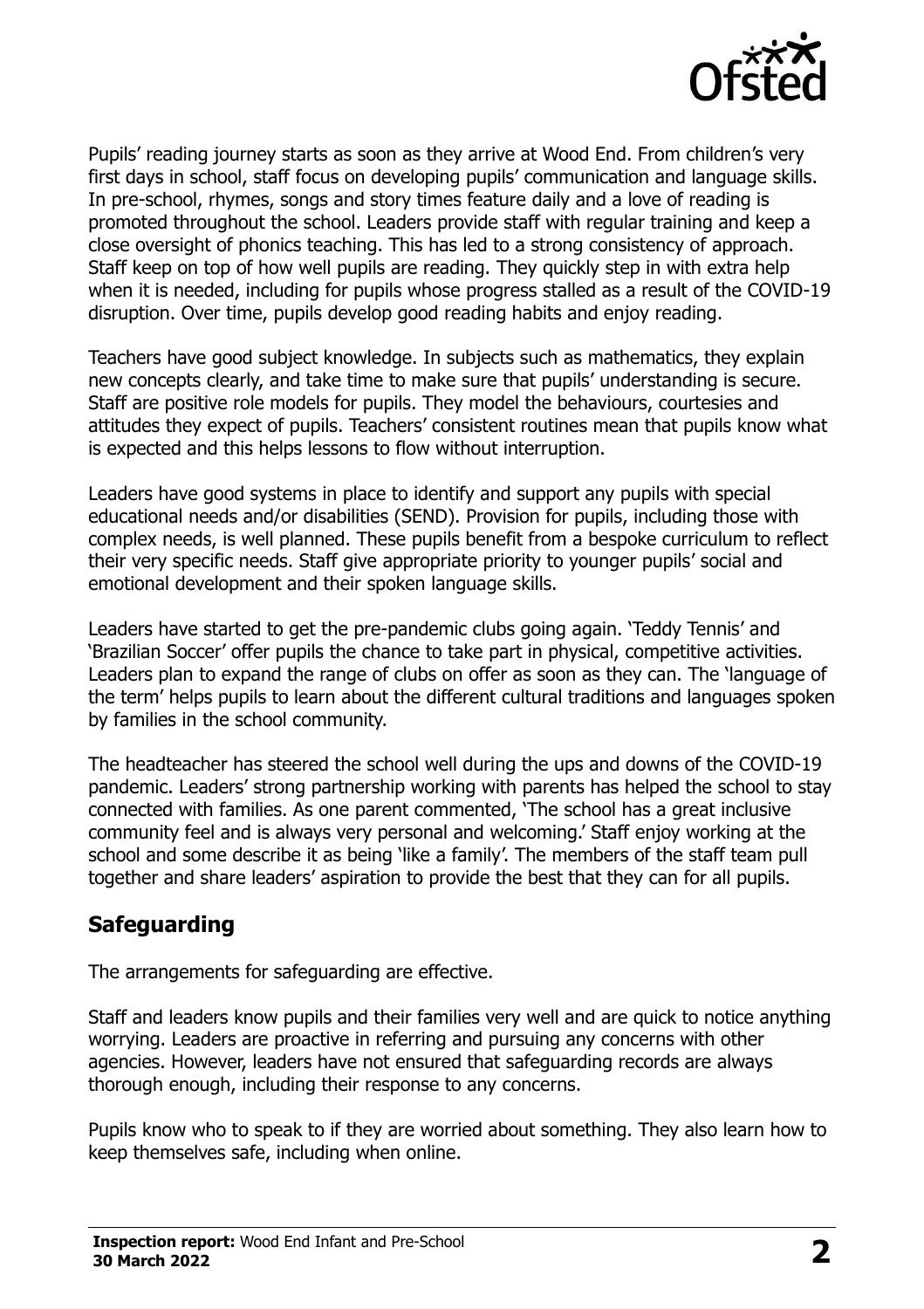

Governors keep appropriate oversight of safeguarding and ensure that the school's arrangements are kept under the spotlight.

# **What does the school need to do to improve?**

# **(Information for the school and appropriate authority)**

- Safeguarding record-keeping is not always thorough enough. Occasionally, the chronologies of concerns about pupils are not clear and leaders have sometimes not recorded their decision-making in response to concerns. This risks important information or decisions being overlooked, should there be further concerns about any pupils. Leaders must ensure that the chronology of any concerns about pupils, and their decision-making in response to these, is sufficiently detailed and clear.
- In the foundation subjects, leaders have not identified with enough precision the component knowledge that they want pupils to learn and remember. This means that teachers sometimes plan learning activities that do not take account of or build well enough on what pupils already know. As a result, pupils are not developing their learning as securely as they could be in these subjects. Leaders need to refine the curriculum in the foundation subjects to ensure that component knowledge is identified with greater precision. Leaders should also support teachers in developing assessment practice in the foundation subjects.

# **Background**

When we have judged a school to be good, we will then normally go into the school about once every four years to confirm that the school remains good. This is called a section 8 inspection of a good or outstanding school, because it is carried out under section 8 of the Education Act 2005. We do not give graded judgements on a section 8 inspection. However, if we find evidence that a school would now receive a higher or lower grade, then the next inspection will be a section 5 inspection. Usually this is within one to two years of the date of the section 8 inspection. If we have serious concerns about safeguarding, behaviour or the quality of education, we will deem the section 8 inspection as a section 5 inspection immediately.

This is the second section 8 inspection since we judged the school to be good in July 2012.

#### **How can I feed back my views?**

You can use [Ofsted Parent View](https://parentview.ofsted.gov.uk/) to give Ofsted your opinion on your child's school, or to find out what other parents and carers think. We use information from Ofsted Parent View when deciding which schools to inspect, when to inspect them and as part of their inspection.

The Department for Education has further *guidance* on how to complain about a school.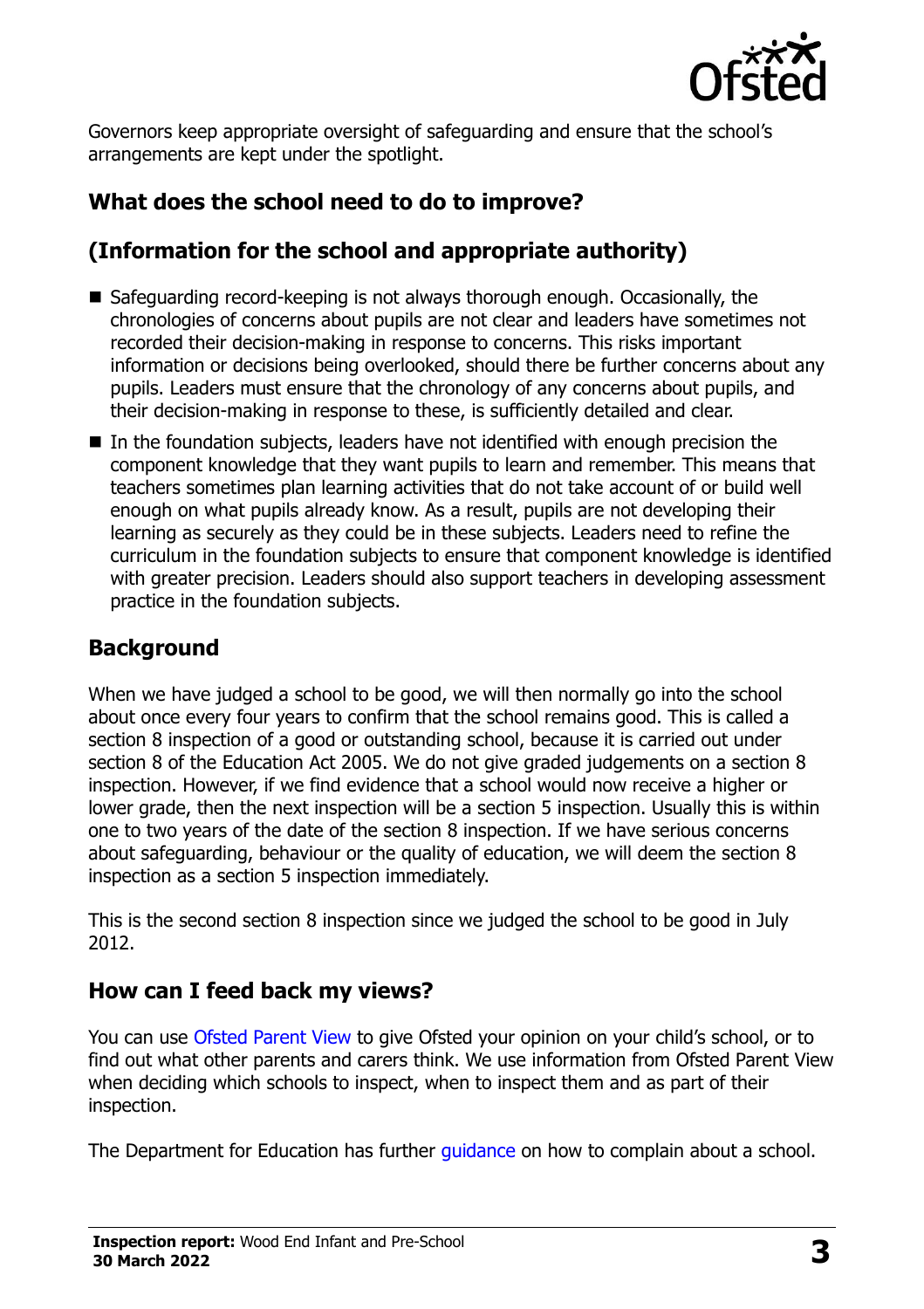

If you are the school and you are not happy with the inspection or the report, you can [complain to Ofsted.](https://www.gov.uk/complain-ofsted-report)

# **Further information**

You can search for [published performance information](http://www.compare-school-performance.service.gov.uk/) about the school.

In the report, '[disadvantaged pupils](http://www.gov.uk/guidance/pupil-premium-information-for-schools-and-alternative-provision-settings)' refers to those pupils who attract government pupil premium funding: pupils claiming free school meals at any point in the last six years and pupils in care or who left care through adoption or another formal route.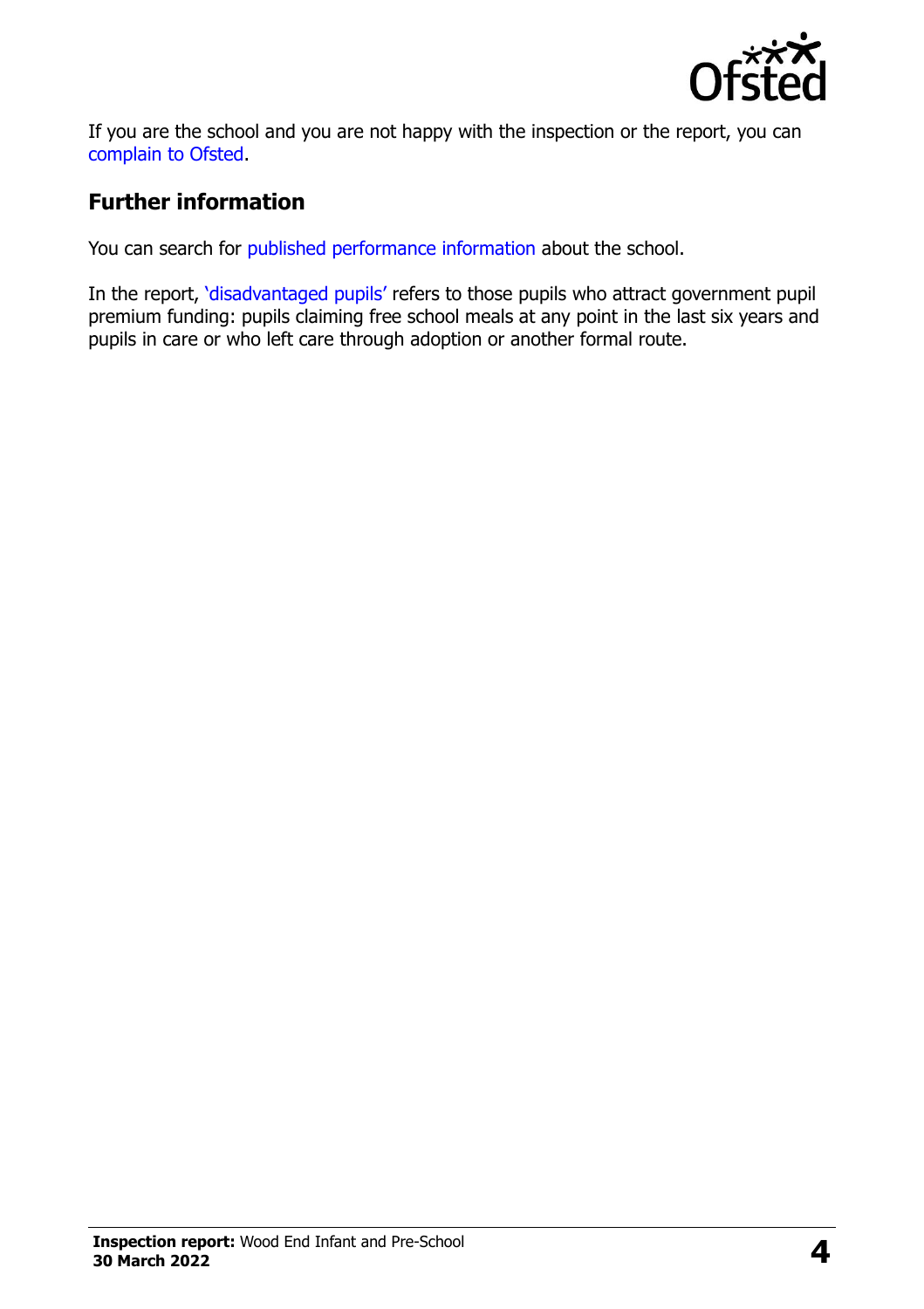

# **School details**

| Unique reference number             | 110368                                                                |
|-------------------------------------|-----------------------------------------------------------------------|
| <b>Local authority</b>              | Milton Keynes                                                         |
| <b>Inspection number</b>            | 10211452                                                              |
| <b>Type of school</b>               | Infant                                                                |
| <b>School category</b>              | Community                                                             |
| Age range of pupils                 | $2$ to $7$                                                            |
| <b>Gender of pupils</b>             | Mixed                                                                 |
| Number of pupils on the school roll | 113                                                                   |
| <b>Appropriate authority</b>        | The governing body                                                    |
| <b>Chair of governing body</b>      | Janet Howe                                                            |
| <b>Headteacher</b>                  | Claire Wilson                                                         |
| Website                             | https://www.woodend.org.uk                                            |
| Date of previous inspection         | 21 February 2017, under section 8 of the<br><b>Education Act 2005</b> |

# **Information about this school**

- Since the previous inspection, there have been a number of staffing and leadership changes. The headteacher and deputy headteacher took up their posts in 2018.
- The school now has pre-school provision which caters for two- and three-year-old children. Provision at the pre-school was inspected as part of this section 8 inspection.
- The school does not currently use any alternative provision.

#### **Information about this inspection**

- This was the first routine inspection the school received since the COVID-19 pandemic began. Inspectors discussed the impact of the pandemic with leaders and have taken that into account in their evaluation of the school.
- Inspectors carried out deep dives in reading, mathematics and geography. They met with subject leaders, pupils and staff, visited lessons and sampled pupils' work. Inspectors also heard pupils read.
- Inspectors met with the headteacher and the deputy headteacher, who has responsibility for SEND.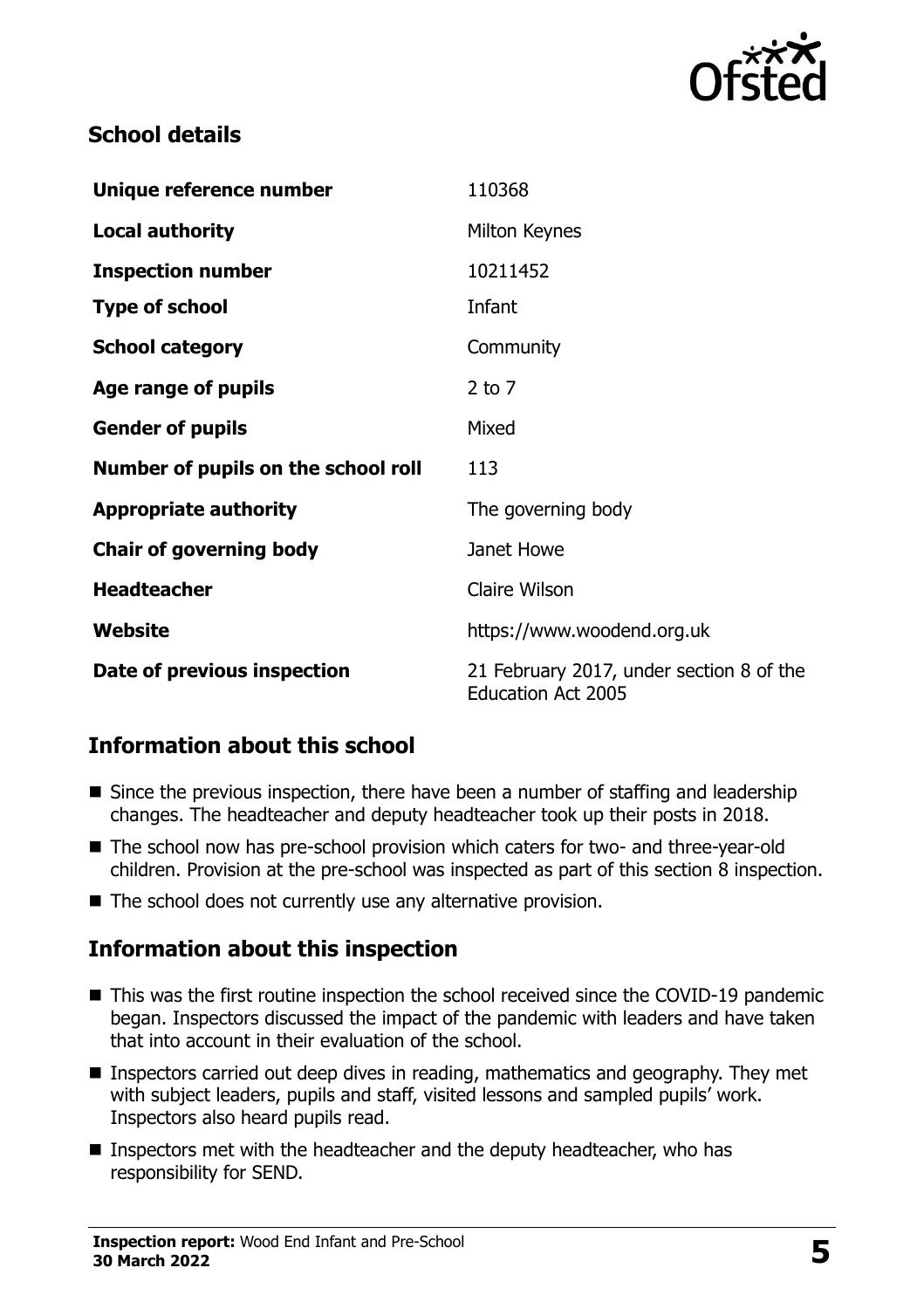

- To inspect safeguarding, inspectors reviewed a wide range of safeguarding documents and records, including the school's record of recruitment checks. The lead inspector met with the designated leader (headteacher) for safeguarding. Inspectors also spoke with pupils and staff.
- Inspectors took account of parents' responses to Ofsted's online survey, Parent View, and parents' written comments. An inspector also talked with some parents at the end of the school day.
- Inspectors gathered pupils' views through meetings with them and at other times of the day, including visits to lessons and during lunchtime. Inspectors also considered the responses to Ofsted's pupil survey.
- Inspectors took account of the views of staff during meetings with them and considered their responses to Ofsted's confidential staff survey.

#### **Inspection team**

Sue Cox, lead inspector **Her Majesty's Inspector** 

Stephen Long Her Majesty's Inspector